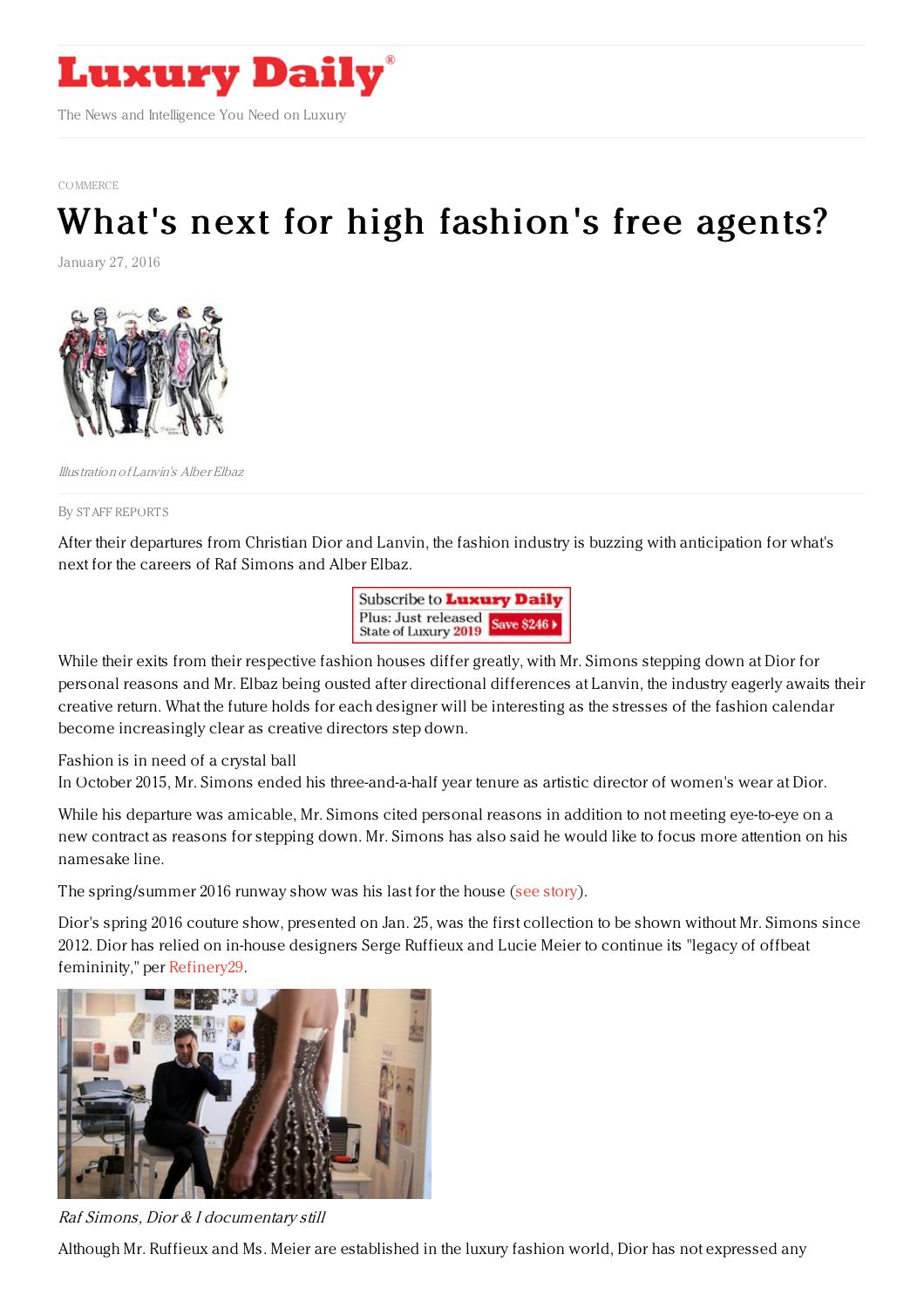urgency to promote either designer or hire someone from outside the house.

Rumors currently suggest that Mr. Simons has a tentative appointment at U.S. fashion label Calvin Klein. Although a creative director position at Calvin Klein seemingly contradicts Mr. Simons' reasons for leaving Dior, this would put him in a top role at the iconic fashion brand.

If the rumors prove true, the appointment would not be activated for a few years, as Mr. Simons' Dior contract has a non-compete agreement. Most recently, Mr. Simons showed his namesake label's fall/winter 2016 collection during Paris Fashion Week on Jan. 21.

Mr. Elbaz's exit from Lanvin was slightly messier than Mr. Simons' departure from Dior.

After announcing his resignation just days after Mr. Simons, it was assumed by the industry that Mr. Elbaz's departure was amicable, after working at the house for 14 years. But it became clear in the days following that Mr. Elbaz was forced out by Lanvin's owner Shaw-Lan Wang after directional tensions surfaced (see [story](https://www.luxurydaily.com/lanvin-dismissed-alber-elbaz-due-to-directional-tensions/)).

In a case similar to Dior, Lanvin has yet to announce a replacement for Mr. Elbaz, causing internal strife at its atelier in Paris.

Due to the unexpectedness and terms of Mr. Elbaz's departure from Lanvin, there is immense curiosity as to what the designer is planning to do next. When Mr. Elbaz first left Lanvin, rumors flew that he would take over the position left vacant by Mr. Simons, but talks have since died down.



Portrait of Alber Elbaz

The New York Times' Vanessa Friedman, in addition to Marigay McKee, formerly of Saks Fifth Avenue, and Only the Brave president Renzo Rosso, to name a few, have publicly expressed the support of Mr. Elbaz beginning his own line.

Ms. Friedman cited Ralph Toledano, the president of Fdration Franaise de la Couture, du Prt--Porter des Couturiers et des Crateurs de Mode, who told her, of Mr. Elbaz, "It was always his own vision. At Lanvin, what he did was Alber Elbaz for Lanvin. At Guy Laroche, it was Alber Elbaz for Guy Laroche. Now he should just do Alber Elbaz."

At this time, Mr. Elbaz is not sharing what he has in the works.

But as Ms. Friedman [summarized](https://www.luxurydaily.com/lanvin-dismissed-alber-elbaz-due-to-directional-tensions/), "Fashion is so dominated by heritage brands and established names that when great talents become free agents, it's hard not to fantasize about them founding their own brand and creating the Great Maison of the Future, instead of trying to fit themselves into the box of an already determined aesthetic, no matter how beautiful that box may be."